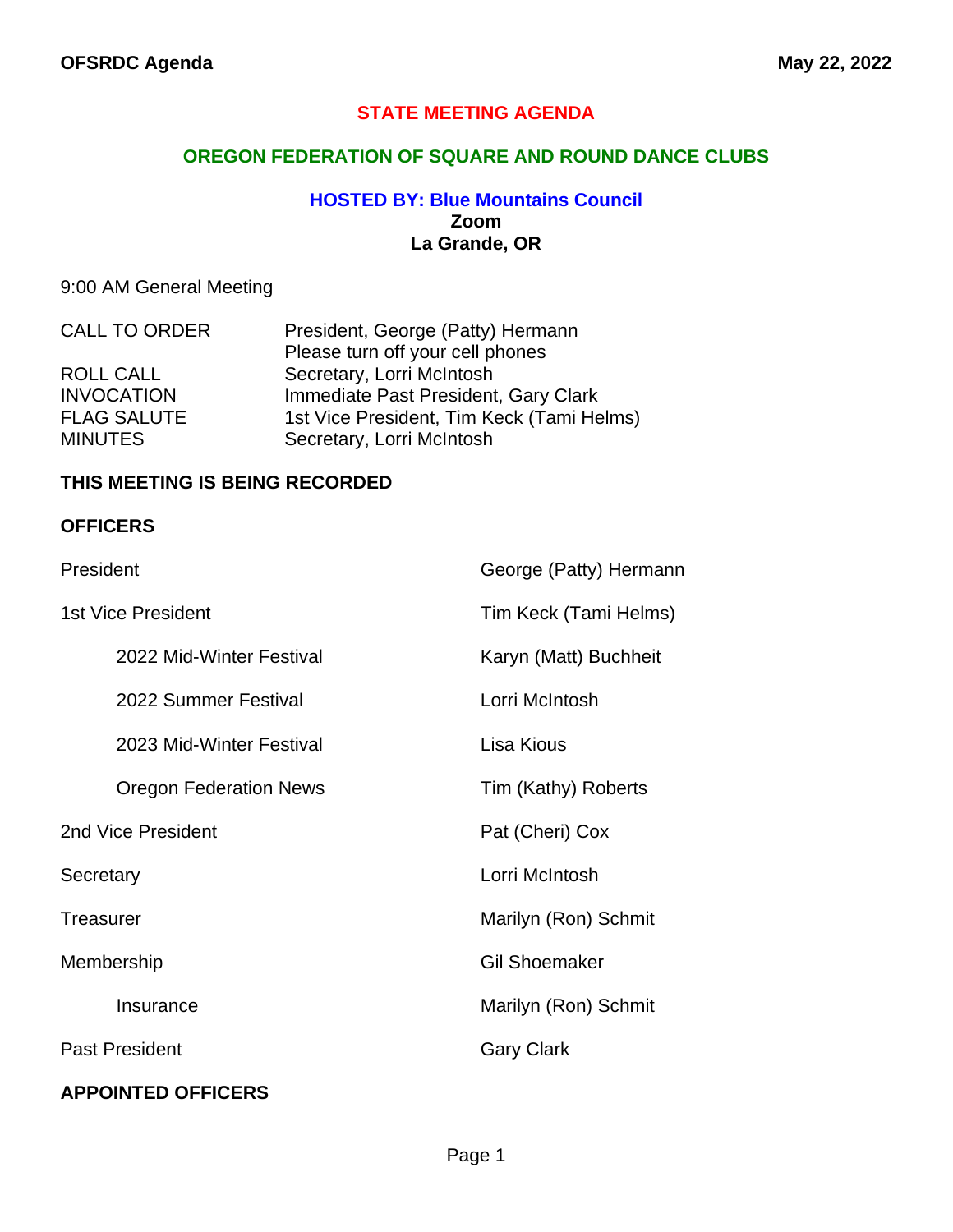# **OFSRDC Agenda May 22, 2022**

| Parliamentatian             | Tim (Kathy) Roberts                |
|-----------------------------|------------------------------------|
| <b>Education/Publicity</b>  | Kathy (Tim) Roberts                |
| Historian                   | Marilyn (Ron) Schmit               |
| <b>COMMITTEE CHAIRS</b>     |                                    |
| Licensing                   | <b>Brooke Davison</b>              |
| <b>Youth Activities</b>     | Karyn (Matt) Buchheit              |
| <b>ORDTA</b>                | Tami Helms (Tim Keck)              |
| <b>Round Dance Sreening</b> | Tami Helms (Tim Keck)              |
| <b>Caller Liaison</b>       | <b>Terry Halley (Betty Chipps)</b> |
| Webmaster                   | Tim (Kathy) Roberts                |
| <b>Grant Fund Committee</b> | <b>Gary Clark</b>                  |
| <b>State Fair</b>           | Marilyn (Ron) Schmit               |
| <b>Background Check</b>     | Tim (Kathy) Roberts                |

## **OLD BUSINESS**

- A. Motion to Change Elected Officer term Limits, first Reading
- B. Motion to allow election by acclamation in an uncontested race.
- C. Announce 2022-23 Officers
- D. Update on Banner Replacement
- E.

## **RECESS**

## **NEW BUSINESS**

- A. Motion to abolish Summer Festival
- B. Club Constitution & By-Laws: Where to Keep Them